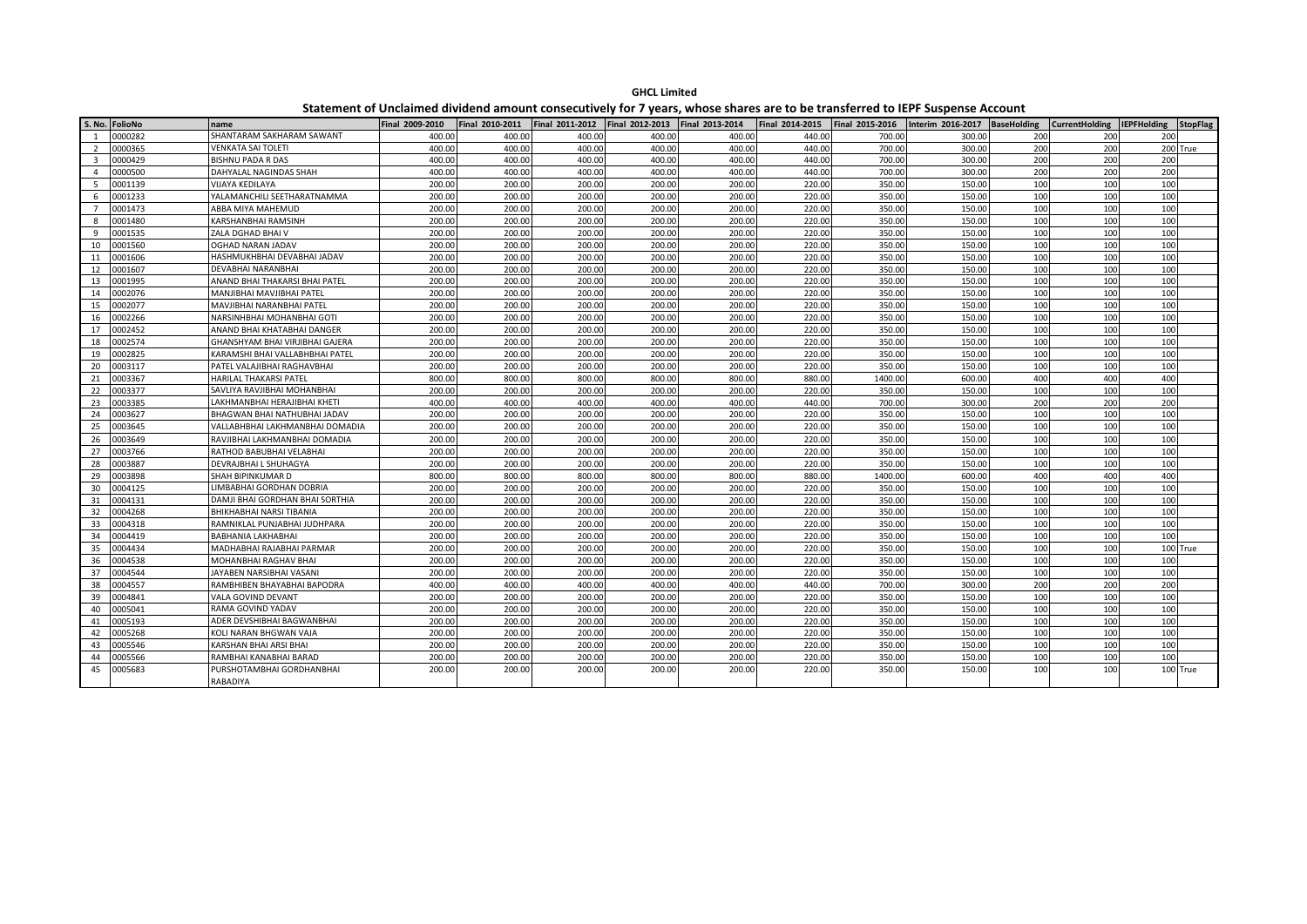| 46 | 0005735 | HUSAN SIDDI MAGANROLIYA         | 200.00 | 200.00 | 200.00 | 200.00 | 200.00 | 220.00 | 350.00  | 150.00 | 100 | 100             | 100 |          |
|----|---------|---------------------------------|--------|--------|--------|--------|--------|--------|---------|--------|-----|-----------------|-----|----------|
| 47 | 005780  | RAJSHIBHAI KARSANBHAI PAMPANIYA | 200.00 | 200.00 | 200.00 | 200.00 | 200.00 | 220.00 | 350.00  | 150.00 | 100 | 100             | 100 |          |
| 48 | 0005863 | HIMATLAL CHHAGANLAL SINOGIYA    | 200.00 | 200.00 | 200.00 | 200.00 | 200.00 | 220.00 | 350.00  | 150.00 | 100 | 100             | 100 |          |
| 49 | 0005878 | AHER BHOVAN LAKHAMAN HADIYA     | 200.00 | 200.00 | 200.00 | 200.00 | 200.00 | 220.00 | 350.00  | 150.00 | 100 | 100             | 100 |          |
| 50 | 0005899 | PRABHATSINGH NATUBHA RATHOD     | 200.00 | 200.00 | 200.00 | 200.00 | 200.00 | 220.00 | 350.00  | 150.00 | 100 | 100             |     | 100 True |
| 51 | 0005900 | RAYSANG NATHUBHA RATHOD         | 200.00 | 200.00 | 200.00 | 200.00 | 200.00 | 220.00 | 350.00  | 150.00 | 100 | 100             |     | 100 True |
| 52 | 0005918 | NAGAJIBHAI NATHUBHAI VANVI      | 200.00 | 200.00 | 200.00 | 200.00 | 200.00 | 220.00 | 350.00  | 150.00 | 100 | 100             | 100 |          |
| 53 | 0006186 | PATEL RAJANIKANT RANCHHODBHAI   | 200.00 | 200.00 | 200.00 | 200.00 | 200.00 | 220.00 | 350.00  | 150.00 | 100 | 100             | 100 |          |
| 54 | 0006667 | PURSHOTAM BHAI LIMJIBHAI PATEL  | 200.00 | 200.00 | 200.00 | 200.00 | 200.00 | 220.00 | 350.00  | 150.00 | 100 | 100             | 100 |          |
| 55 | 0006675 | KIRANKUMAR PATEL                | 600.00 | 600.00 | 600.00 | 600.00 | 600.00 | 660.00 | 1050.00 | 450.00 | 300 | 300             | 300 |          |
| 56 | 0006982 | HAMIDA PATHAN                   | 200.00 | 200.00 | 200.00 | 200.00 | 200.00 | 220.00 | 350.00  | 150.00 | 100 | 100             | 100 |          |
| 57 | 0007348 | JYOTI GOUDAR                    | 200.00 | 200.00 | 200.00 | 200.00 | 200.00 | 220.00 | 350.00  | 150.00 | 100 | 100             |     | 100 True |
| 58 | 0007458 | JIGNESH MANILAL OZA             | 200.00 | 200.00 | 200.00 | 200.00 | 200.00 | 220.00 | 350.00  | 150.00 | 100 | 100             | 100 |          |
| 59 | 0009084 | <b>MOHAN LAL MALLA</b>          | 400.00 | 400.00 | 400.00 | 400.00 | 400.00 | 440.00 | 700.00  | 300.00 | 200 | 200             | 200 |          |
| 60 | 0009262 | <b>ABHAY KUMAR SHUKLA</b>       | 200.00 | 200.00 | 200.00 | 200.00 | 200.00 | 220.00 | 350.00  | 150.00 | 100 | 100             | 100 |          |
| 61 | 0009639 | MEENAKSHI DWIVEDI               | 200.00 | 200.00 | 200.00 | 200.00 | 200.00 | 220.00 | 350.00  | 150.00 | 100 | 100             | 100 |          |
| 62 | 0010030 | <b>BHORKAR ARUN DATTATRAY</b>   | 200.00 | 200.00 | 200.00 | 200.00 | 200.00 | 220.00 | 350.00  | 150.00 | 100 | 100             | 100 |          |
| 63 | 0010843 | <b>DAYANAND KUKREJA</b>         | 400.00 | 400.00 | 400.00 | 400.00 | 400.00 | 440.00 | 700.0   | 300.00 | 200 | 200             | 200 |          |
| 64 | 0011310 | <b>MAHAVIR CHAND</b>            | 400.00 | 400.00 | 400.00 | 400.00 | 400.00 | 440.00 | 700.0   | 300.00 | 200 | 200             | 200 |          |
| 65 | 0011640 | SAROJ PITALIYA                  | 200.00 | 200.00 | 200.00 | 200.00 | 200.00 | 220.00 | 350.00  | 150.00 | 100 | 100             | 100 |          |
| 66 | 0012430 | AWADHOOT RAMAKANT RAJADHYAKSHA  | 200.00 | 200.00 | 200.00 | 200.00 | 200.00 | 220.00 | 350.00  | 150.00 | 100 | 100             | 100 |          |
|    |         |                                 |        |        |        |        |        |        |         |        |     |                 |     |          |
| 67 | 013224  | <b>B V ANANDA GADWAL</b>        | 200.00 | 200.00 | 200.00 | 200.00 | 200.00 | 220.00 | 350.00  | 150.00 | 100 | 100             | 100 |          |
| 68 | 0015375 | <b>NISHRIN TAKULLA</b>          | 400.00 | 400.00 | 400.00 | 400.00 | 400.00 | 440.00 | 700.0   | 300.00 | 200 | 200             |     | 200 True |
| 69 | 015845  | SHIWAGIRAO DATTATRAYA MANE      | 200.00 | 200.00 | 200.00 | 200.00 | 200.00 | 220.00 | 350.00  | 150.00 | 100 | 10 <sup>c</sup> | 100 |          |
| 70 | 0016927 | JASHVANTBHAI C PATEL            | 200.00 | 200.00 | 200.00 | 200.00 | 200.00 | 220.00 | 350.00  | 150.00 | 100 | 100             | 100 |          |
| 71 | 017673  | SAVITA SHAH                     | 200.00 | 200.00 | 200.00 | 200.00 | 200.00 | 220.00 | 350.00  | 150.00 | 100 | 100             | 100 |          |
| 72 | 019368  | PATEL MADHUKANTA                | 200.00 | 200.00 | 200.00 | 200.00 | 200.00 | 220.00 | 350.00  | 150.00 | 100 | 100             | 100 |          |
| 73 | 0020450 | RAMESH CHANDRA PANDEY           | 200.00 | 200.00 | 200.00 | 200.00 | 200.00 | 220.00 | 350.00  | 150.00 | 100 | 100             | 100 |          |
| 74 | 0020547 | PRABHAT NARAIN TRIPATHI         | 200.00 | 200.00 | 200.00 | 200.00 | 200.00 | 220.00 | 350.00  | 150.00 | 100 | 100             | 100 |          |
| 75 | 0020566 | <b>SHIV KUMAR BAGRODIA</b>      | 200.00 | 200.00 | 200.00 | 200.00 | 200.00 | 220.00 | 350.00  | 150.00 | 100 | 100             |     | 100 True |
| 76 | 0021207 | PADMA SHAH                      | 200.00 | 200.00 | 200.00 | 200.00 | 200.00 | 220.00 | 350.00  | 150.00 | 100 | 100             | 100 |          |
| 77 | 021228  | MOHD ABDUL MOIZ                 | 400.00 | 400.00 | 400.00 | 400.00 | 400.00 | 440.00 | 700.00  | 300.00 | 200 | 200             | 200 |          |
| 78 | 0021323 | RAJESH HEERA                    | 200.00 | 200.00 | 200.00 | 200.00 | 200.00 | 220.00 | 350.0   | 150.00 | 100 | 100             | 100 |          |
| 79 | 0021364 | <b>VIKAS V PATHAK</b>           | 200.00 | 200.00 | 200.00 | 200.00 | 200.00 | 220.00 | 350.00  | 150.00 | 100 | 10 <sup>c</sup> |     | 100 True |
| 80 | 0021544 | <b>MALA PRASAD</b>              | 200.00 | 200.00 | 200.00 | 200.00 | 200.00 | 220.00 | 350.00  | 150.00 | 100 | 100             | 100 |          |
| 81 | 022430  | BORSANIA GHANSHYAM              | 200.00 | 200.00 | 200.00 | 200.00 | 200.00 | 220.00 | 350.00  | 150.00 | 100 | 100             | 100 |          |
| 82 | 022519  | AHMED JUSAB HALAI               | 200.00 | 200.00 | 200.00 | 200.00 | 200.00 | 220.00 | 350.00  | 150.00 | 100 | 100             | 100 |          |
| 83 | 0022661 | RAM TAPU OGHAD                  | 200.00 | 200.00 | 200.00 | 200.00 | 200.00 | 220.00 | 350.0   | 150.00 | 100 | 10 <sub>C</sub> | 100 |          |
| 84 | 0022696 | HARENDRA M TRIVEDI              | 200.00 | 200.00 | 200.00 | 200.00 | 200.00 | 220.00 | 350.00  | 150.00 | 100 | 100             |     | 100 True |
| 85 | 0022697 | TARUN MANAHARLAL TRIVEDI        | 200.00 | 200.00 | 200.00 | 200.00 | 200.00 | 220.00 | 350.00  | 150.00 | 100 | 100             | 100 |          |
| 86 | 022698  | BUDDHIDHAN THAKARSHI SOMPURA    | 200.00 | 200.00 | 200.00 | 200.00 | 200.00 | 220.00 | 350.00  | 150.00 | 100 | 100             | 100 |          |
| 87 | 022699  | IYOTSANA B SOMPURA              | 200.00 | 200.00 | 200.00 | 200.00 | 200.00 | 220.00 | 350.00  | 150.00 | 100 | 100             | 100 |          |
| 88 | 0023007 | <b>HAJI ABDUL RAZAK</b>         | 200.00 | 200.00 | 200.00 | 200.00 | 200.00 | 220.00 | 350.00  | 150.00 | 100 | 100             | 100 |          |
| 89 | 0023056 | <b>BHAMABHAI MER</b>            | 200.00 | 200.00 | 200.00 | 200.00 | 200.00 | 220.00 | 350.0   | 150.00 | 100 | 100             | 100 |          |
| 90 | 0023227 | JAMANDAS TEKCHAND NANJANI       | 200.00 | 200.00 | 200.00 | 200.00 | 200.00 | 220.00 | 350.00  | 150.00 | 100 | 100             | 100 |          |
| 91 | 023399  | NANALAL VALLABHJI JOSHI         | 200.00 | 200.00 | 200.00 | 200.00 | 200.00 | 220.00 | 350.0   | 150.00 | 100 | 100             | 100 |          |
| 92 | 023565  | WANI PANKAJ POPATLAL            | 200.00 | 200.00 | 200.00 | 200.00 | 200.00 | 220.00 | 350.00  | 150.00 | 100 | 100             | 100 |          |
| 93 | 0023608 | HETAL ATUL PATEL                | 400.00 | 400.00 | 400.00 | 400.00 | 400.00 | 440.00 | 700.00  | 300.00 | 200 | 200             | 200 |          |
| 94 | 0023893 | VEENA VERMA                     | 400.00 | 400.00 | 400.00 | 400.00 | 400.00 | 440.00 | 700.00  | 300.00 | 200 | 200             | 200 |          |
| 95 | 0023939 | <b>ALPANA DUTTA</b>             | 400.00 | 400.00 | 400.00 | 400.00 | 400.00 | 440.00 | 700.0   | 300.00 | 200 | 200             | 200 |          |
| 96 | 024047  | <b>JAINARAIN GUPTA</b>          | 200.00 | 200.00 | 200.00 | 200.00 | 200.00 | 220.00 | 350.00  | 150.00 | 100 | 100             | 100 |          |
| 97 | 0025112 | <b>SUNDERJI KOTAK</b>           | 200.00 | 200.00 | 200.00 | 200.00 | 200.00 | 220.00 | 350.00  | 150.00 | 100 | 100             | 100 |          |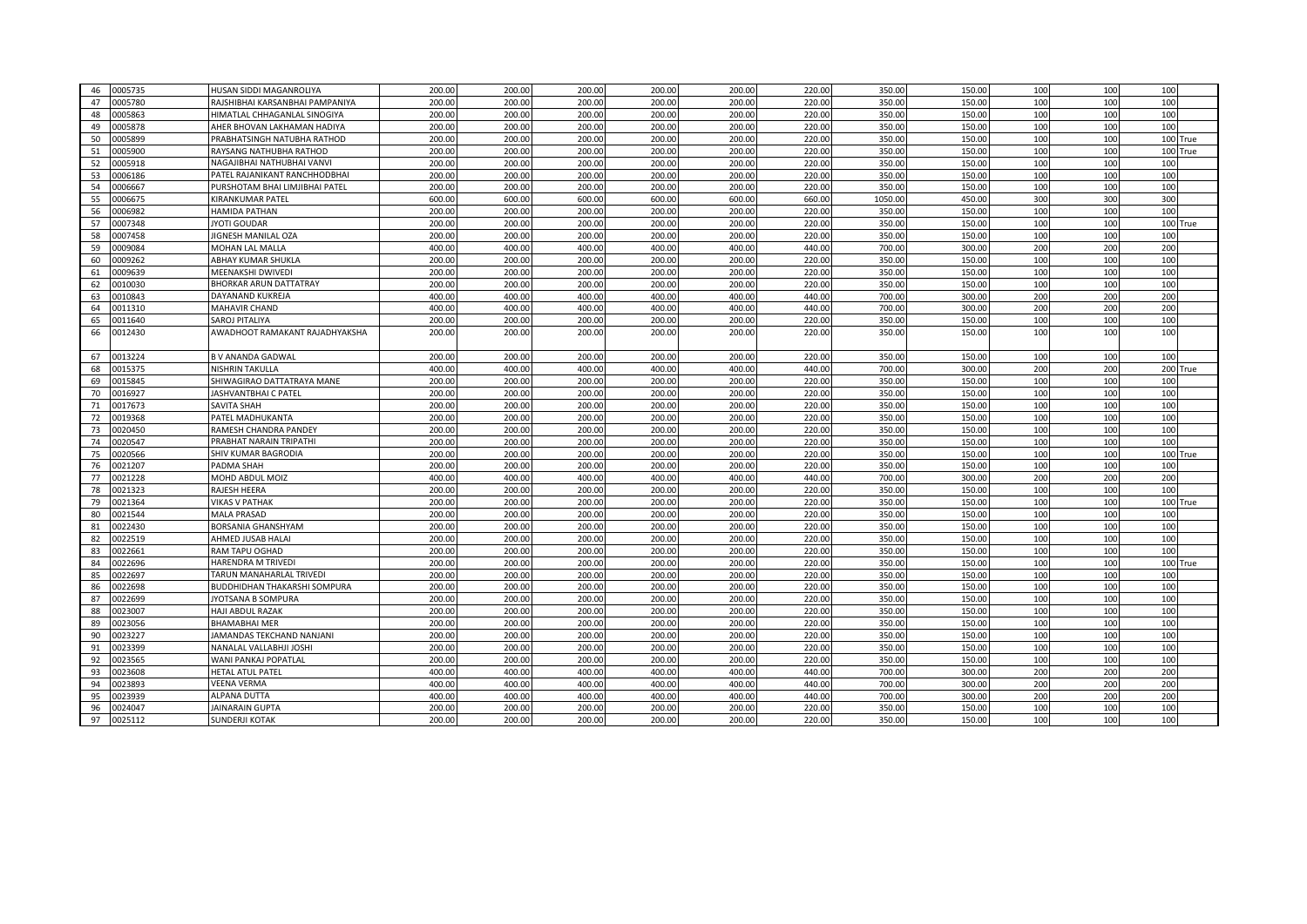| 0025113<br>98  | <b>SUNDERJI KOTAK</b>         | 200.00  | 200.00  | 200.00  | 200.00  | 200.00  | 220.00  | 350.00  | 150.00  | 100  | 100             | 100  |          |
|----------------|-------------------------------|---------|---------|---------|---------|---------|---------|---------|---------|------|-----------------|------|----------|
| 99             |                               |         |         |         |         |         |         |         |         |      |                 | 300  |          |
| 025504         | SHANTILAL HIMATLAL DAVE       | 600.00  | 600.00  | 600.00  | 600.00  | 600.00  | 660.00  | 1050.0  | 450.00  | 300  | 300             |      |          |
| 025802<br>100  | NITHYA K                      | 800.00  | 800.00  | 800.00  | 800.00  | 800.00  | 880.00  | 1400.00 | 600.00  | 400  | 400             | 400  |          |
| 025906<br>101  | KHIMJI SHAMJI PANDAV          | 200.00  | 200.00  | 200.00  | 200.00  | 200.00  | 220.00  | 350.00  | 150.00  | 100  | 100             |      | 100 True |
| 102<br>0026004 | <b>MYNENI BHAVANI</b>         | 200.00  | 200.00  | 200.00  | 200.00  | 200.00  | 220.00  | 350.0   | 150.00  | 100  | 10 <sub>C</sub> | 100  |          |
| 103<br>0028848 | P K GANDHI                    | 200.00  | 200.00  | 200.00  | 200.00  | 200.00  | 220.00  | 350.00  | 150.00  | 100  | 10 <sub>C</sub> |      | 100 True |
| 029469<br>104  | SHASHI BALA SINHA             | 200.00  | 200.00  | 200.00  | 200.00  | 200.00  | 220.00  | 350.00  | 150.00  | 100  | 10 <sup>c</sup> | 100  |          |
| 105<br>030346  | NIRANJAN LAL BANSAL           | 200.00  | 200.00  | 200.00  | 200.00  | 200.00  | 220.00  | 350.00  | 150.00  | 100  | 10 <sup>c</sup> | 100  |          |
| 0030763<br>106 | M MALATHY                     | 2000.00 | 2000.00 | 2000.00 | 2000.00 | 2000.00 | 2200.00 | 3500.0  | 1500.00 | 1000 | 1000            | 1000 |          |
| 107<br>030926  | ULLAL SURYANARAYANA NAYAK     | 400.00  | 400.00  | 400.00  | 400.00  | 400.00  | 440.00  | 700.00  | 300.00  | 200  | 200             |      | 200 True |
| 108<br>030964  | V CHANDRAN                    | 200.00  | 200.00  | 200.00  | 200.00  | 200.00  | 220.00  | 350.00  | 150.00  | 100  | 10 <sub>C</sub> | 100  |          |
| 031717<br>109  | MUKUND SUDHAKAR RANADE        | 400.00  | 400.00  | 400.00  | 400.00  | 400.00  | 440.00  | 700.00  | 300.00  | 200  | 200             | 200  |          |
| 0032117<br>110 | SMITA RANADE                  | 400.00  | 400.00  | 400.00  | 400.00  | 400.00  | 440.00  | 700.00  | 300.00  | 200  | 200             | 200  |          |
| 111<br>032419  | KONDETI LAKSHMANA RAO         | 400.00  | 400.00  | 400.00  | 400.00  | 400.00  | 440.00  | 700.00  | 300.00  | 200  | 200             | 200  |          |
| 032511<br>112  | S M JAYAPALAN                 | 200.00  | 200.00  | 200.00  | 200.00  | 200.00  | 220.00  | 350.00  | 150.00  | 100  | 100             | 100  |          |
| 113<br>033348  | ANAND DEV CHATURVEDI          | 200.00  | 200.00  | 200.00  | 200.00  | 200.00  | 220.00  | 350.0   | 150.00  | 100  | 100             | 100  |          |
| 0034509<br>114 | <b>RITWIK K DAS</b>           | 200.00  | 200.00  | 200.00  | 200.00  | 200.00  | 220.00  | 350.00  | 150.00  | 100  | 10 <sup>c</sup> | 100  |          |
| 0035566<br>115 | <b>RAJIV GUPTA</b>            | 200.00  | 200.00  | 200.00  | 200.00  | 200.00  | 220.00  | 350.00  | 150.00  | 100  | 10 <sup>c</sup> |      | 100 True |
| 035893<br>116  | SOHAN C MEHTA                 | 200.00  | 200.00  | 200.00  | 200.00  | 200.00  | 220.00  | 350.00  | 150.00  | 100  | 10 <sub>C</sub> | 100  |          |
| 117<br>0036063 | SMITA KISHOR KULKARNI         | 200.00  | 200.00  | 200.00  | 200.00  | 200.00  | 220.00  | 350.00  | 150.00  | 100  | 10 <sup>c</sup> |      | 100 True |
| 0036856<br>118 | PINAKIN RAMCHANDRA PATEL      | 400.00  | 400.00  | 400.00  | 400.00  | 400.00  | 440.00  | 700.00  | 300.00  | 200  | <b>200</b>      | 200  |          |
| 119<br>037259  | <b>GHANSHAYAM PANCHAL</b>     | 200.00  | 200.00  | 200.00  | 200.00  | 200.00  | 220.00  | 350.00  | 150.00  | 100  | 100             | 100  |          |
| 120<br>037933  | <b>THAKORBHAI S PATEL</b>     | 800.00  | 800.00  | 800.00  | 800.00  | 800.00  | 880.00  | 1400.0  | 600.00  | 400  | 400             | 400  |          |
| 121<br>038262  | AZIZ GULAMBASHIR SHAIKH       | 200.00  | 200.00  | 200.00  | 200.00  | 200.00  | 220.00  | 350.00  | 150.00  | 100  | 10 <sub>C</sub> | 100  |          |
| 122<br>038345  | HITENDRA JAYANTILAL BHAYANI   | 200.00  | 200.00  | 200.00  | 200.00  | 200.00  | 220.00  | 350.00  | 150.00  | 100  | 100             | 100  |          |
| 039174<br>123  | PRAFULL SEVAK                 | 200.00  | 200.00  | 200.00  | 200.00  | 200.00  | 220.00  | 350.00  | 150.00  | 100  | 10 <sub>C</sub> | 100  |          |
| 124<br>0039176 | <b>KETAN SEVAK</b>            | 200.00  | 200.00  | 200.00  | 200.00  | 200.00  | 220.00  | 350.0   | 150.00  | 100  | 10 <sub>C</sub> | 100  |          |
| 125<br>0039177 | <b>ANILA SEVAK</b>            | 200.00  | 200.00  | 200.00  | 200.00  | 200.00  | 220.00  | 350.00  | 150.00  | 100  | 10 <sub>C</sub> | 100  |          |
| 039628<br>126  | NARENDRABHAI CHHOTABHAI PATEL | 200.00  | 200.00  | 200.00  | 200.00  | 200.00  | 220.00  | 350.00  | 150.00  | 100  | 100             | 100  |          |
| 127<br>039910  | RASIKLAL RAMNARAYAN BHAVSAR   | 200.00  | 200.00  | 200.00  | 200.00  | 200.00  | 220.00  | 350.0   | 150.00  | 100  | 100             | 100  |          |
| 128<br>0040120 | <b>NARENDRA M PANDYA</b>      | 200.00  | 200.00  | 200.00  | 200.00  | 200.00  | 220.00  | 350.00  | 150.00  | 100  | 10 <sup>c</sup> | 100  |          |
| 129<br>040383  | SUNIL KUNJVIHARI SHAH         | 200.00  | 200.00  | 200.00  | 200.00  | 200.00  | 220.00  | 350.00  | 150.00  | 100  | 10 <sub>C</sub> | 100  |          |
| 130<br>0040505 | MOHD ISMAIL ABDUL RAHIM       | 200.00  | 200.00  | 200.00  | 200.00  | 200.00  | 220.00  | 350.00  | 150.00  | 100  | 100             | 100  |          |
| 131<br>0041146 | PATEL SURESHBHAI S            | 400.00  | 400.00  | 400.00  | 400.00  | 400.00  | 440.00  | 700.0   | 300.00  | 200  | 200             | 200  |          |
| 132<br>041745  | <b>RAJ SIROHI</b>             | 400.00  | 400.00  | 400.00  | 400.00  | 400.00  | 440.00  | 700.00  | 300.00  | 200  | <b>200</b>      | 200  |          |
| 133<br>042093  | <b>VINAYA MENON</b>           | 400.00  | 400.00  | 400.00  | 400.00  | 400.00  | 440.00  | 700.00  | 300.00  | 200  | 200             | 200  |          |
| 042149<br>134  | M BHASKAR MENON               | 400.00  | 400.00  | 400.00  | 400.00  | 400.00  | 440.00  | 700.00  | 300.00  | 200  | 200             | 200  |          |
| 135<br>042150  | SATISH MENON                  | 400.00  | 400.00  | 400.00  | 400.00  | 400.00  | 440.00  | 700.00  | 300.00  | 200  | 200             | 200  |          |
| 136<br>0042375 | BORA RAMESHCHANDRA HIRALAL    | 200.00  | 200.00  | 200.00  | 200.00  | 200.00  | 220.00  | 350.00  | 150.00  | 100  | 10 <sup>c</sup> | 100  |          |
| 042575<br>137  | <b>HAVAN YUSUFALI MAYAT</b>   | 200.00  | 200.00  | 200.00  | 200.00  | 200.00  | 220.00  | 350.00  | 150.00  | 100  | 10 <sup>c</sup> | 100  |          |
| 138<br>0043151 | KANHAYA LAL AGARWAL           | 200.00  | 200.00  | 200.00  | 200.00  | 200.00  | 220.00  | 350.00  | 150.00  | 100  | 100             | 100  |          |
| 0043345<br>139 | <b>BALBIR SINGH SAINI</b>     | 200.00  | 200.00  | 200.00  | 200.00  | 200.00  | 220.00  | 350.00  | 150.00  | 100  | 10 <sup>c</sup> | 100  |          |
| 0043507<br>140 | NAND KUMAR SHARMA             | 200.00  | 200.00  | 200.00  | 200.00  | 200.00  | 220.00  | 350.00  | 150.00  | 100  | 100             | 100  |          |
| 141<br>043719  | RAJKAMAL GOSWAMI              | 1000.00 | 1000.00 | 1000.00 | 1000.00 | 1000.00 | 1100.00 | 1750.00 | 750.00  | 500  | 500             | 500  |          |
| 142<br>043961  | SANJAY KUMAR JINDAL           | 200.00  | 200.00  | 200.00  | 200.00  | 200.00  | 220.00  | 350.00  | 150.00  | 100  | 10 <sub>C</sub> |      | 100 True |
| 143<br>044211  | OM KARNATH AGRAWAL            | 200.00  | 200.00  | 200.00  | 200.00  | 200.00  | 220.00  | 350.00  | 150.00  | 100  | 100             |      | 100 True |
| 144<br>044369  | PANDIT VED PRAKASH GAUTAMA    | 200.00  | 200.00  | 200.00  | 200.00  | 200.00  | 220.00  | 350.0   | 150.00  | 100  | 10 <sub>C</sub> | 100  |          |
| 0044667<br>145 | <b>DEOBRAT SHARMA</b>         | 200.00  | 200.00  | 200.00  | 200.00  | 200.00  | 220.00  | 350.0   | 150.00  | 100  | 10 <sub>C</sub> |      | 100 True |
| 146<br>0045183 | SHREE RAM LOHIYA              | 200.00  | 200.00  | 200.00  | 200.00  | 200.00  | 220.00  | 350.00  | 150.00  | 100  | 10 <sup>c</sup> | 100  |          |
| 147<br>046115  | MOHAMMED CK                   | 400.00  | 400.00  | 400.00  | 400.00  | 400.00  | 440.00  | 700.00  | 300.00  | 200  | <b>200</b>      | 200  |          |
| 0046600<br>148 | T C MARKOSE                   | 200.00  | 200.00  | 200.00  | 200.00  | 200.00  | 220.00  | 350.0   | 150.00  | 100  | 100             |      | 100 True |
| 149<br>046819  | JOSEPH OLICKAL                | 200.00  | 200.00  | 200.00  | 200.00  | 200.00  | 220.00  | 350.00  | 150.00  | 100  | 10 <sup>c</sup> | 100  |          |
| 150<br>046871  | KANTA ARORA                   | 200.00  | 200.00  | 200.00  | 200.00  | 200.00  | 220.00  | 350.00  | 150.00  | 100  | 10 <sub>C</sub> | 100  |          |
| 046954<br>151  | NARASIAH TATIKUNTA            | 200.00  | 200.00  | 200.00  | 200.00  | 200.00  | 220.00  | 350.00  | 150.00  | 100  | 10 <sub>C</sub> | 100  |          |
| 152<br>0047606 | SHYAMLAL G NAGAR              | 400.00  | 400.00  | 400.00  | 400.00  | 400.00  | 440.00  | 700.00  | 300.00  | 200  | 200             | 200  |          |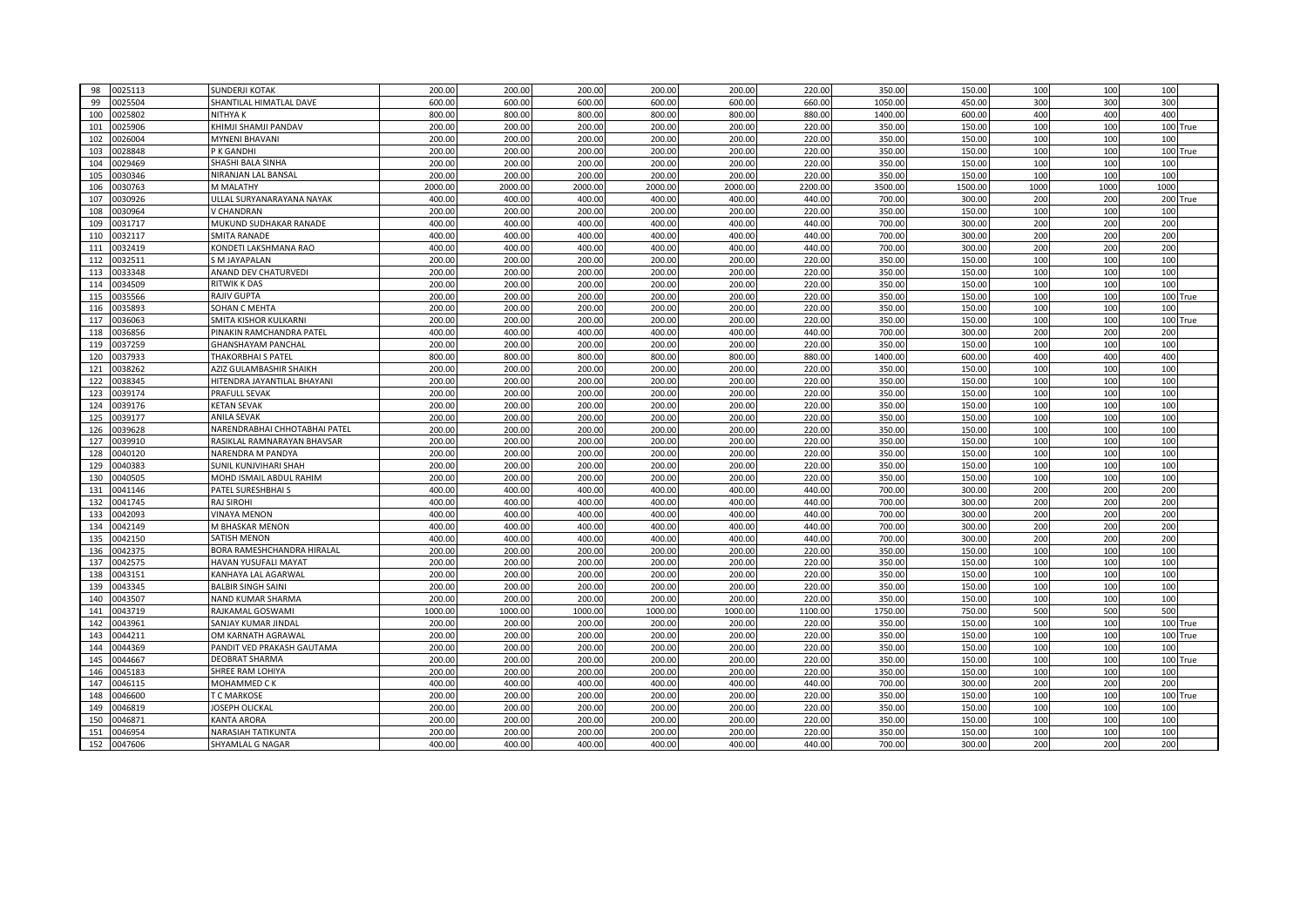| 153<br>0047964 | <b>B GANAPATHY SUBRAMANIAN</b>     | 200.00  | 200.00  | 200.00  | 200.00  | 200.00  | 220.00  | 350.00  | 150.00 | 100 | 100             | 100      |          |
|----------------|------------------------------------|---------|---------|---------|---------|---------|---------|---------|--------|-----|-----------------|----------|----------|
| 048403<br>154  | A A NARAYANA MURTHY                | 200.00  | 200.00  | 200.00  | 200.00  | 200.00  | 220.00  | 350.0   | 150.00 | 100 | 100             | 100      |          |
| 0048471<br>155 | ARMANDO W P BRAGANCA               | 400.00  | 400.00  | 400.00  | 400.00  | 400.00  | 440.00  | 700.00  | 300.00 | 200 | 200             | 200      |          |
| 156<br>0048825 | <b>SEEMA</b>                       | 800.00  | 800.00  | 800.00  | 800.00  | 800.00  | 880.00  | 1400.00 | 600.00 | 400 | 40 <sub>C</sub> | 400      |          |
| 048842<br>157  | REKHA MUKHERJI                     | 200.00  | 200.00  | 200.00  | 200.00  | 200.00  | 220.00  | 350.00  | 150.00 | 100 | 100             | 100      |          |
| 0049386<br>158 | <b>SUJATA BARIK</b>                | 200.00  | 200.00  | 200.00  | 200.00  | 200.00  | 220.00  | 350.00  | 150.00 | 100 | 100             | 100      |          |
| 0049489<br>159 | <b>ASIM BISWAS</b>                 | 400.00  | 400.00  | 400.00  | 400.00  | 400.00  | 440.00  | 700.00  | 300.00 | 200 | 200             | 200      |          |
| 160<br>0050293 | KORAPATY SUGUNAUATHY               | 200.00  | 200.00  | 200.00  | 200.00  | 200.00  | 220.00  | 350.00  | 150.00 | 100 | 10 <sup>c</sup> | 100      |          |
| 161<br>0050687 | PRIYA SEN                          | 200.00  | 200.00  | 200.00  | 200.00  | 200.00  | 220.00  | 350.00  | 150.00 | 100 | 10 <sub>C</sub> | 100      |          |
| 162<br>0051637 | <b>GANTI RADHA KRISHNA</b>         | 200.00  | 200.00  | 200.00  | 200.00  | 200.00  | 220.00  | 350.00  | 150.00 | 100 | 10 <sup>c</sup> | 100      |          |
| 0052274<br>163 | DAMAYANTHI KATTA                   | 200.00  | 200.00  | 200.00  | 200.00  | 200.00  | 220.00  | 350.00  | 150.00 | 100 | 10 <sub>C</sub> | 100      |          |
| 0052294<br>164 | INTEL INVESTMENTS PVT LTD          | 600.00  | 600.00  | 600.00  | 600.00  | 600.00  | 660.00  | 1050.00 | 450.00 | 300 | 30 <sup>c</sup> | 300      |          |
| 0052540<br>165 | V S MAHANTAYYA                     | 200.00  | 200.00  | 200.00  | 200.00  | 200.00  | 220.00  | 350.00  | 150.00 | 100 | 100             | 100      |          |
| 0052764<br>166 | YASH PAL                           | 200.00  | 200.00  | 200.00  | 200.00  | 200.00  | 220.00  | 350.00  | 150.00 | 100 | 10 <sub>C</sub> | 100      |          |
| 053092<br>167  | KHARAITI LAL BATRA                 | 400.00  | 400.00  | 400.00  | 400.00  | 400.00  | 440.00  | 700.00  | 300.00 | 200 | 200             | 200      |          |
| 0053185<br>168 | SIBANI GHOSE                       | 200.00  | 200.00  | 200.00  | 200.00  | 200.00  | 220.00  | 350.00  | 150.00 | 100 | 10 <sub>C</sub> | 100      |          |
| 054943<br>169  | <b>S RANJIT SINGH</b>              | 200.00  | 200.00  | 200.00  | 200.00  | 200.00  | 220.00  | 350.00  | 150.00 | 100 | 100             | 100      |          |
| 0055076<br>170 | KHILAN BIHARI SHARMA               | 400.00  | 400.00  | 400.00  | 400.00  | 400.00  | 440.00  | 700.00  | 300.00 | 200 | 200             | 200      |          |
| 171<br>0055669 | <b>SUDHIRKUMAR H GUPTA</b>         | 400.00  | 400.00  | 400.00  | 400.00  | 400.00  | 440.00  | 700.00  | 300.00 | 200 | 200             | 200      |          |
| 172<br>0058744 | SATYA BHUSAN PAUL                  | 200.00  | 200.00  | 200.00  | 200.00  | 200.00  | 220.00  | 350.00  | 150.00 | 100 | 100             | 100      |          |
| 173<br>0058909 | JAI BHAGWAN                        | 400.00  | 400.00  | 400.00  | 400.00  | 400.00  | 440.00  | 700.0   | 300.00 | 200 | 200             | 200      |          |
| 0058976<br>174 | N.G.JOSHI                          | 400.00  | 400.00  | 400.00  | 400.00  | 400.00  | 440.00  | 700.0   | 300.00 | 200 | 200             | 200      |          |
| 0059832<br>175 | RAMESH KUMAR MEHRA                 | 200.00  | 200.00  | 200.00  | 200.00  | 200.00  | 220.00  | 350.00  | 150.00 | 100 | 100             | 100      |          |
| 176<br>0061001 | <b>SUNDARI SREENIVAS SANIL</b>     | 200.00  | 200.00  | 200.00  | 200.00  | 200.00  | 220.00  | 350.00  | 150.00 | 100 | 10 <sub>C</sub> | 100      |          |
| 0061522<br>177 | NARBADA RATHORE                    | 200.00  | 200.00  | 200.00  | 200.00  | 200.00  | 220.00  | 350.00  | 150.00 | 100 | 100             | 100      |          |
| 0062957<br>178 | THAKORBHAI SHANKERBHAI PATEL       | 400.00  | 400.00  | 400.00  | 400.00  | 400.00  | 440.00  | 700.00  | 300.00 | 200 | 200             | 200      |          |
| 062981<br>179  | KRISHAN KUMAR                      | 600.00  | 600.00  | 600.00  | 600.00  | 600.00  | 660.00  | 1050.00 | 450.00 | 300 | 300             | 300      |          |
| 0063007<br>180 | <b>BHARAT KUMAR KARWA</b>          | 200.00  | 200.00  | 200.00  | 200.00  | 200.00  | 220.00  | 350.00  | 150.00 | 100 | 10 <sub>C</sub> | 100 True |          |
| 0063017<br>181 | KUSUM AMIN                         | 200.00  | 200.00  | 200.00  | 200.00  | 200.00  | 220.00  | 350.00  | 150.00 | 100 | 100             | 100      |          |
| 0063147<br>182 | RAPOLU PADMA                       | 200.00  | 200.00  | 200.00  | 200.00  | 200.00  | 220.00  | 350.00  | 150.00 | 100 | 100             | 100      |          |
| 0063217<br>183 | <b>BIBHUTI BHUSHAN CHAKRABORTY</b> | 200.00  | 200.00  | 200.00  | 200.00  | 200.00  | 220.00  | 350.00  | 150.00 | 100 | 100             | 100      |          |
| 184<br>0063666 | SHABBIR AHMAD                      | 200.00  | 200.00  | 200.00  | 200.00  | 200.00  | 220.00  | 350.0   | 150.00 | 100 | 100             | 100      |          |
| 185<br>0066378 | MANJU LATA JAIN                    | 200.00  | 200.00  | 200.00  | 200.00  | 200.00  | 220.00  | 350.0   | 150.00 | 100 | 10 <sub>C</sub> | 100      |          |
| 068763<br>186  | MANISHA RAMESH ENGINEER            | 200.00  | 200.00  | 200.00  | 200.00  | 200.00  | 220.00  | 350.00  | 150.00 | 100 | 10 <sup>c</sup> | 100      |          |
| 187<br>0070195 | MEGHABEN NILESH KUMAR SHAH         | 200.00  | 200.00  | 200.00  | 200.00  | 200.00  | 220.00  | 350.00  | 150.00 | 100 | 100             | 100      |          |
| 188<br>0071441 | J.M. KEWALRAMANI                   | 400.00  | 400.00  | 400.00  | 400.00  | 400.00  | 440.00  | 700.00  | 300.00 | 200 | 200             | 200      |          |
| 0071794<br>189 | ONKAR NATH SADANA                  | 200.00  | 200.00  | 200.00  | 200.00  | 200.00  | 220.00  | 350.00  | 150.00 | 100 | 100             | 100      |          |
| 0071983<br>190 | <b>GEETA RANI</b>                  | 200.00  | 200.00  | 200.00  | 200.00  | 200.00  | 220.00  | 350.00  | 150.00 | 100 | 100             | 100      |          |
| 073142<br>191  | <b>SMARAJIT KUMAR PAUL</b>         | 200.00  | 200.00  | 200.00  | 200.00  | 200.00  | 220.00  | 350.00  | 150.00 | 100 | 10 <sub>C</sub> |          | 100 True |
| 073386<br>192  | JAYMALBHAI K. MEHTA                | 1000.00 | 1000.00 | 1000.00 | 1000.00 | 1000.00 | 1100.00 | 1750.00 | 750.00 | 500 | 500             | 500      |          |
| 193<br>073863  | <b>RABINDRA NATH RAY</b>           | 200.00  | 200.00  | 200.00  | 200.00  | 200.00  | 220.00  | 350.00  | 150.00 | 100 | 100             | 100      |          |
| 194<br>0077706 | <b>SUNIL KUMAR GUPTA</b>           | 200.00  | 200.00  | 200.00  | 200.00  | 200.00  | 220.00  | 350.0   | 150.00 | 100 | 100             | 100      |          |
| 195<br>0077738 | JITENDRA KUMAR KASERA              | 200.00  | 200.00  | 200.00  | 200.00  | 200.00  | 220.00  | 350.0   | 150.00 | 100 | 100             |          | 100 True |
| 0079781<br>196 | M.H. MOHAMMED SALEEM               | 200.00  | 200.00  | 200.00  | 200.00  | 200.00  | 220.00  | 350.00  | 150.00 | 100 | 100             | 100 True |          |
| 197<br>0081099 | JAYANTILAL KHODABHAI PATEL         | 200.00  | 200.00  | 200.00  | 200.00  | 200.00  | 220.00  | 350.00  | 150.00 | 100 | 100             | 100      |          |
| 082313<br>198  | HARILAL JERAMDAS THAKKAR           | 400.00  | 400.00  | 400.00  | 400.00  | 400.00  | 440.00  | 700.00  | 300.00 | 200 | 200             | 200      |          |
| 0082326<br>199 | K. GANAPATHI SUBRAMANIAM           | 200.00  | 200.00  | 200.00  | 200.00  | 200.00  | 220.00  | 350.00  | 150.00 | 100 | 100             | 100      |          |
| 0083119<br>200 | RAJENDRA PRASAD MANILAL PATEL      | 200.00  | 200.00  | 200.00  | 200.00  | 200.00  | 220.00  | 350.00  | 150.00 | 100 | 100             | 100      |          |
| 0083553<br>201 | SATISH AGARWAL                     | 200.00  | 200.00  | 200.00  | 200.00  | 200.00  | 220.00  | 350.00  | 150.00 | 100 | 10 <sub>C</sub> | 100      |          |
| 086628<br>202  | <b>BIREN SHANTILAL KAPADIA</b>     | 200.00  | 200.00  | 200.00  | 200.00  | 200.00  | 220.00  | 350.00  | 150.00 | 100 | 100             | 100      |          |
| 203<br>0088581 | MEGHA TOWERS PVT. LTD.             | 200.00  | 200.00  | 200.00  | 200.00  | 200.00  | 220.00  | 350.00  | 150.00 | 100 | 100             | 100      |          |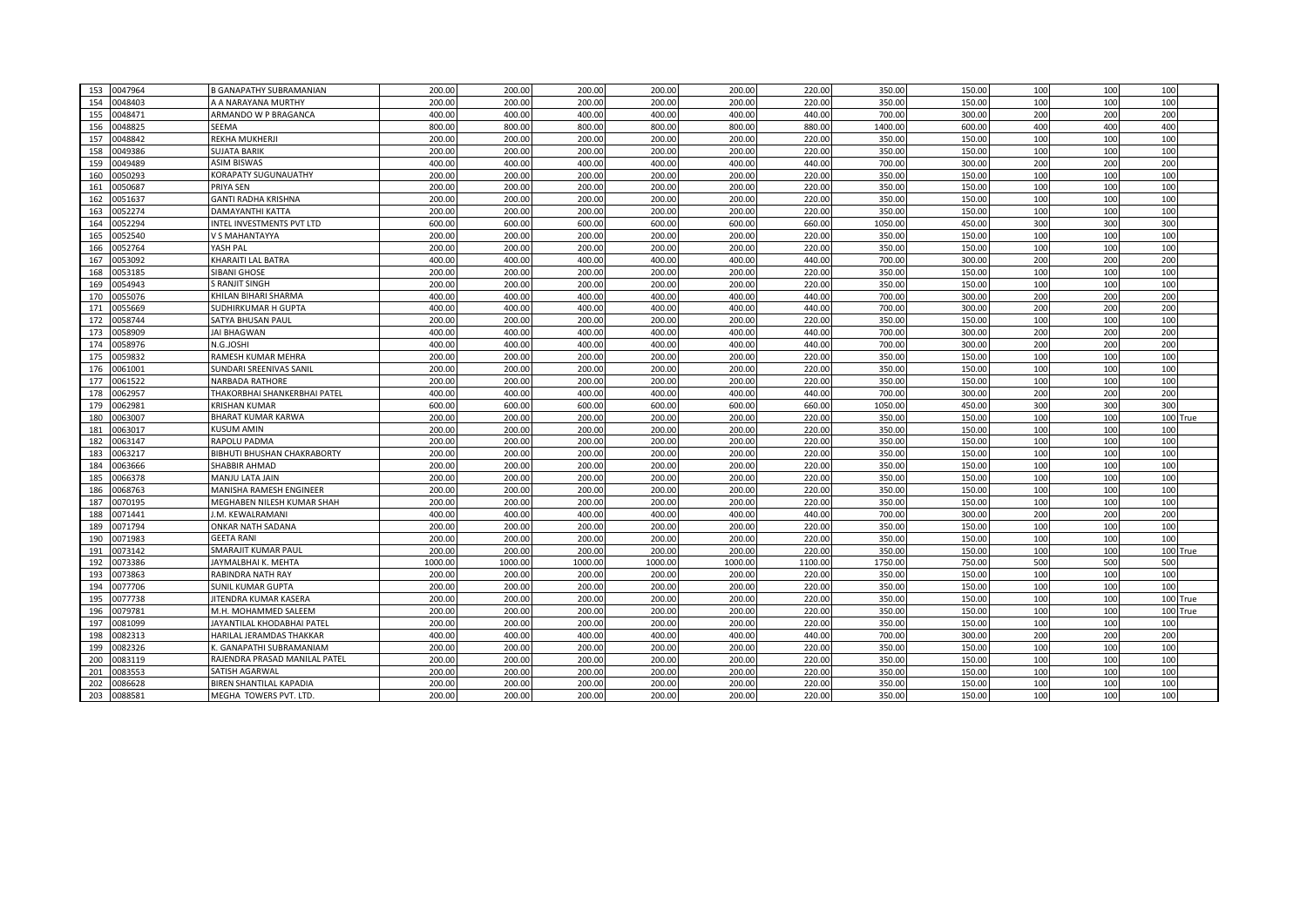| 204 | 0089130 | S. HARIHARAN                       | 200.00  | 200.00  | 200.00  | 200.00  | 200.00  | 220.00  | 350.00  | 150.00  | 100 | 100             | 100 |          |
|-----|---------|------------------------------------|---------|---------|---------|---------|---------|---------|---------|---------|-----|-----------------|-----|----------|
| 205 | 0089610 | ALOK KUMAR JHUNJHUNWALA            | 200.00  | 200.00  | 200.00  | 200.00  | 200.00  | 220.00  | 350.00  | 150.00  | 100 | 100             | 100 |          |
| 206 | 0091173 | <b>NALINI MAHADEO MHATRE</b>       | 200.00  | 200.00  | 200.00  | 200.00  | 200.00  | 220.00  | 350.00  | 150.00  | 100 | 100             | 100 |          |
| 207 | 0091350 | HIMANSHU S. MEHTA                  | 200.00  | 200.00  | 200.00  | 200.00  | 200.00  | 220.00  | 350.00  | 150.00  | 100 | 100             | 100 |          |
| 208 | 0092410 | RATAN BHADRA                       | 200.00  | 200.00  | 200.00  | 200.00  | 200.00  | 220.00  | 350.00  | 150.00  | 100 | 100             | 100 |          |
| 209 | 0092875 | RAMNIKLAL D. PATEL                 | 200.00  | 200.00  | 200.00  | 200.00  | 200.00  | 220.00  | 350.0   | 150.00  | 100 | 10 <sub>C</sub> | 100 |          |
| 210 | 096695  | SHASHIKANT THAKORDAS TIJORIWALA    | 1000.00 | 1000.00 | 1000.00 | 1000.00 | 1000.00 | 1100.00 | 1750.0  | 750.00  | 500 | 500             | 500 |          |
| 211 | 097053  | ROSELINE DOMINIC                   | 200.00  | 200.00  | 200.00  | 200.00  | 200.00  | 220.00  | 350.00  | 150.00  | 100 | 100             | 100 |          |
| 212 | 097092  | KETKI M.MORE                       | 200.00  | 200.00  | 200.00  | 200.00  | 200.00  | 220.00  | 350.00  | 150.00  | 100 | 100             | 100 |          |
| 213 | 0097447 | ABULBHAI KASIMBHAI F. CHOUDHARI    | 400.00  | 400.00  | 400.00  | 400.00  | 400.00  | 440.00  | 700.00  | 300.00  | 200 | 200             | 200 |          |
| 214 | 0097936 | <b>SUNIL KUMAR GUPTA</b>           | 200.00  | 200.00  | 200.00  | 200.00  | 200.00  | 220.00  | 350.0   | 150.00  | 100 | 10 <sup>c</sup> | 100 |          |
| 215 | 0097961 | <b>KUSUM MEHTA</b>                 | 200.00  | 200.00  | 200.00  | 200.00  | 200.00  | 220.00  | 350.0   | 150.00  | 100 | 10 <sup>c</sup> | 100 |          |
| 216 | 0098163 | NAVAL COOVERJI BHATHENA            | 600.00  | 600.00  | 600.00  | 600.00  | 600.00  | 660.00  | 1050.0  | 450.00  | 300 | 30 <sup>c</sup> | 300 |          |
| 217 | 0098377 | URMILA JAIN                        | 400.00  | 400.00  | 400.00  | 400.00  | 400.00  | 440.00  | 700.0   | 300.00  | 200 | 200             | 200 |          |
| 218 | 0100566 | STOCK HOLDING CORPORATION OF INDIA | 1800.00 | 1800.00 | 1800.00 | 1800.00 | 1800.00 | 1980.00 | 3150.00 | 1350.00 | 900 | 900             | 900 |          |
|     |         | TD.                                |         |         |         |         |         |         |         |         |     |                 |     |          |
| 219 | 102536  | <b>ABHIJIT MUKHOPADHYAY</b>        | 200.00  | 200.00  | 200.00  | 200.00  | 200.00  | 220.00  | 350.00  | 150.00  | 100 | 100             | 100 |          |
| 220 | 103426  | RATILAL C WALA                     | 200.00  | 200.00  | 200.00  | 200.00  | 200.00  | 220.00  | 350.0   | 150.00  | 100 | 100             | 100 |          |
| 221 | 0104102 | AJAY GOEL                          | 200.00  | 200.00  | 200.00  | 200.00  | 200.00  | 220.00  | 350.0   | 150.00  | 100 | 100             | 100 |          |
| 222 | 105552  | <b>HARVINDER SINGH</b>             | 200.00  | 200.00  | 200.00  | 200.00  | 200.00  | 220.00  | 350.0   | 150.00  | 100 | 10 <sub>C</sub> | 100 |          |
| 223 | 106575  | RUCHIR KIRANBHAI SHAH              | 200.00  | 200.00  | 200.00  | 200.00  | 200.00  | 220.00  | 350.00  | 150.00  | 100 | 100             | 100 |          |
| 224 | 106846  | MADHURI GHOSH                      | 200.00  | 200.00  | 200.00  | 200.00  | 200.00  | 220.00  | 350.00  | 150.00  | 100 | 100             | 100 |          |
| 225 | 108776  | SURESH CHAND AGARWAL               | 400.00  | 400.00  | 400.00  | 400.00  | 400.00  | 440.00  | 700.00  | 300.00  | 200 | 200             | 200 |          |
| 226 | 110113  | KASHIRAM SHIVARAM BHAI PATEL       | 200.00  | 200.00  | 200.00  | 200.00  | 200.00  | 220.00  | 350.00  | 150.00  | 100 | 100             | 100 |          |
| 227 | 110537  | VASANTJI L SHAH                    | 600.00  | 600.00  | 600.00  | 600.00  | 600.00  | 660.00  | 1050.0  | 450.00  | 300 | 300             | 300 |          |
| 228 | 0111392 | UMA GUPTA                          | 200.00  | 200.00  | 200.00  | 200.00  | 200.00  | 220.00  | 350.0   | 150.00  | 100 | 10 <sup>c</sup> | 100 |          |
| 229 | 0112771 | VINOD KUMAR AGARWAL                | 400.00  | 400.00  | 400.00  | 400.00  | 400.00  | 440.00  | 700.0   | 300.00  | 200 | 200             | 200 |          |
| 230 | 112772  | VINOD KUMAR AGARWAL                | 200.00  | 200.00  | 200.00  | 200.00  | 200.00  | 220.00  | 350.00  | 150.00  | 100 | 100             | 100 |          |
| 231 | 114053  | <b>GOPAL PRASAD GUPTA</b>          | 200.00  | 200.00  | 200.00  | 200.00  | 200.00  | 220.00  | 350.00  | 150.00  | 100 | 100             | 100 |          |
| 232 | 115056  | <b>DIMPLE SAHU</b>                 | 200.00  | 200.00  | 200.00  | 200.00  | 200.00  | 220.00  | 350.00  | 150.00  | 100 | 100             | 100 |          |
| 233 | 115124  | PARAS CHOPRA                       | 200.00  | 200.00  | 200.00  | 200.00  | 200.00  | 220.00  | 350.00  | 150.00  | 100 | 100             | 100 |          |
| 234 | 116077  | A P DAVIS                          | 400.00  | 400.00  | 400.00  | 400.00  | 400.00  | 440.00  | 700.00  | 300.00  | 200 | 200             | 200 |          |
| 235 | 116677  | PRADEEP KUMAR AGARWAL              | 400.00  | 400.00  | 400.00  | 400.00  | 400.00  | 440.00  | 700.00  | 300.00  | 200 | 200             |     | 200 True |
| 236 | 116930  | <b>ABDUL SATTAR</b>                | 200.00  | 200.00  | 200.00  | 200.00  | 200.00  | 220.00  | 350.0   | 150.00  | 100 | 10 <sub>C</sub> | 100 |          |
| 237 | 0118325 | <b>AMIT SACHDEV</b>                | 200.00  | 200.00  | 200.00  | 200.00  | 200.00  | 220.00  | 350.0   | 150.00  | 100 | 10 <sub>C</sub> | 100 |          |
| 238 | 118824  | <b>VIDYA JHAWAR</b>                | 200.00  | 200.00  | 200.00  | 200.00  | 200.00  | 220.00  | 350.00  | 150.00  | 100 | 100             | 100 |          |
| 239 | 118957  | <b>JOHNSON PETER A</b>             | 200.00  | 200.00  | 200.00  | 200.00  | 200.00  | 220.00  | 350.00  | 150.00  | 100 | 100             | 100 |          |
| 240 | 0119256 | SHAILESH AGARWAL                   | 200.00  | 200.00  | 200.00  | 200.00  | 200.00  | 220.00  | 350.00  | 150.00  | 100 | 100             | 100 |          |
| 241 | 119834  | <b>MOHAN LAL BAJAJ</b>             | 400.00  | 400.00  | 400.00  | 400.00  | 400.00  | 440.00  | 700.00  | 300.00  | 200 | 200             | 200 |          |
| 242 | 0120856 | VINOD KUMAR AGARWAL                | 200.00  | 200.00  | 200.00  | 200.00  | 200.00  | 220.00  | 350.00  | 150.00  | 100 | 100             | 100 |          |
| 243 | 0121023 | MAHENDRA JAIN                      | 400.00  | 400.00  | 400.00  | 400.00  | 400.00  | 440.00  | 700.0   | 300.00  | 200 | 200             | 200 |          |
| 244 | 121299  | <b>AMIT BASU</b>                   | 200.00  | 200.00  | 200.00  | 200.00  | 200.00  | 220.00  | 350.00  | 150.00  | 100 | 100             | 100 |          |
| 245 | 0121662 | Y VISWESWARA RAO                   | 200.00  | 200.00  | 200.00  | 200.00  | 200.00  | 220.00  | 350.00  | 150.00  | 100 | 100             | 100 |          |
| 246 | 0122032 | <b>MAMTA BHATT</b>                 | 200.00  | 200.00  | 200.00  | 200.00  | 200.00  | 220.00  | 350.00  | 150.00  | 100 | 100             | 100 |          |
| 247 | 122492  | <b>AMIT PATEL</b>                  | 200.00  | 200.00  | 200.00  | 200.00  | 200.00  | 220.00  | 350.00  | 150.00  | 100 | 100             | 100 |          |
| 248 | 123009  | REETA MONDAL                       | 400.00  | 400.00  | 400.00  | 400.00  | 400.00  | 440.00  | 700.0   | 300.00  | 200 | 200             | 200 |          |
| 249 | 0123016 | TARUN M TRIVEDI                    | 400.00  | 400.00  | 400.00  | 400.00  | 400.00  | 440.00  | 700.0   | 300.00  | 200 | 200             | 200 |          |
| 250 | 123344  | <b>VINAY AVASTHI</b>               | 200.00  | 200.00  | 200.00  | 200.00  | 200.00  | 220.00  | 350.0   | 150.00  | 100 | 100             | 100 |          |
| 251 | 124118  | SAURABH KUMAR AGRAWAL              | 200.00  | 200.00  | 200.00  | 200.00  | 200.00  | 220.00  | 350.0   | 150.00  | 100 | 10 <sup>c</sup> | 100 |          |
| 252 | 0124155 | <b>ANJALI CHAWLA</b>               | 600.00  | 600.00  | 600.00  | 600.00  | 600.00  | 660.00  | 1050.0  | 450.00  | 300 | 30 <sup>c</sup> | 300 |          |
| 253 | 0124194 | N P SHARMA                         | 400.00  | 400.00  | 400.00  | 400.00  | 400.00  | 440.00  | 700.0   | 300.00  | 200 | 200             |     | 200 True |
| 254 | 0124790 | <b>JIWAN LATA MEHRA</b>            | 400.00  | 400.00  | 400.00  | 400.00  | 400.00  | 440.00  | 700.00  | 300.00  | 200 | 200             |     | 200 True |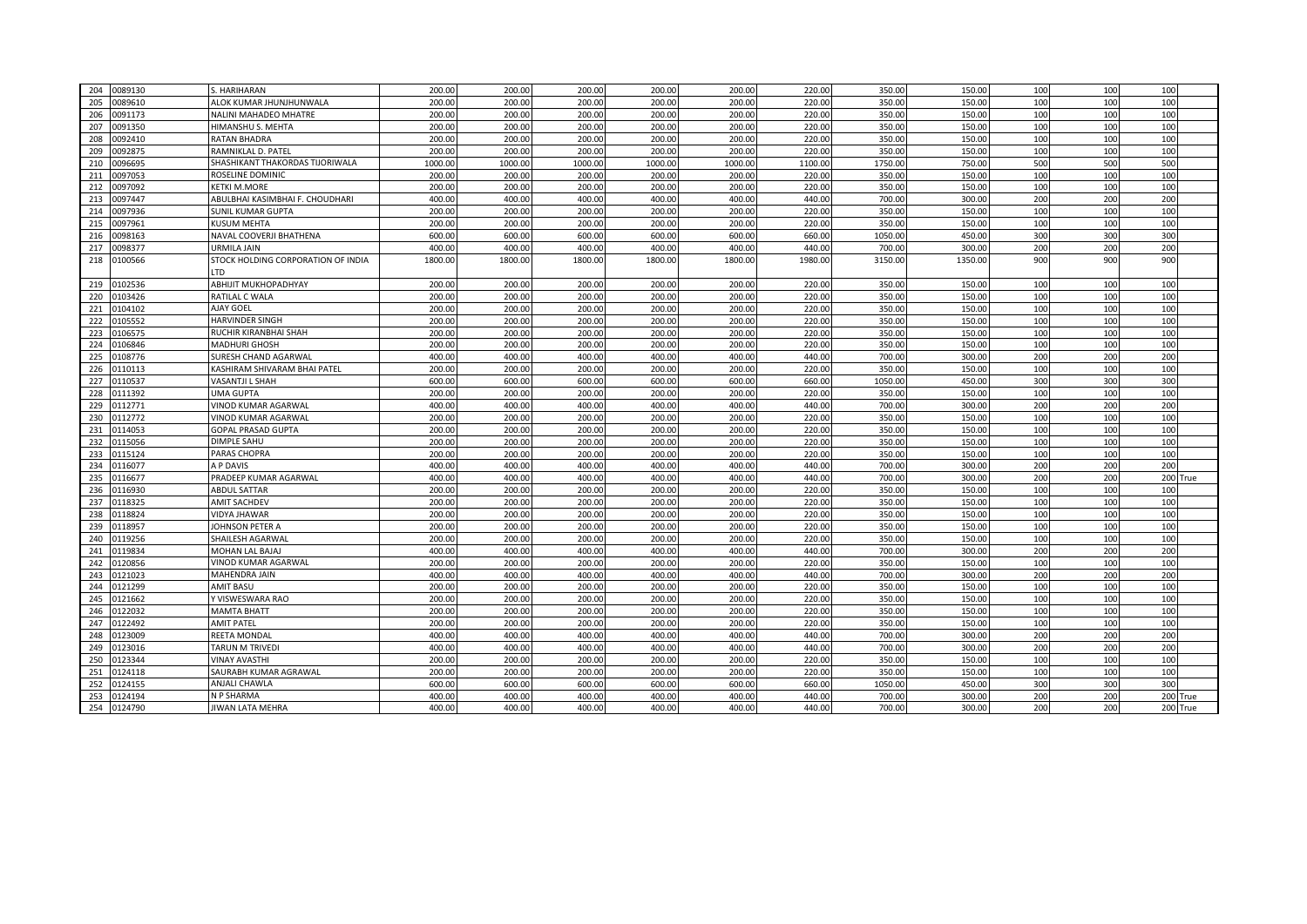|     | 0125039 | <b>BAL KISHAN</b>                    | 200.00  | 200.00  | 200.00  | 200.00  | 200.00  | 220.00  | 350.00  | 150.00  | 100  | 100             | 100  |          |
|-----|---------|--------------------------------------|---------|---------|---------|---------|---------|---------|---------|---------|------|-----------------|------|----------|
| 255 |         |                                      |         |         |         |         |         |         |         |         |      |                 |      |          |
| 256 | 125957  | PRAFUL L SAMANI                      | 200.00  | 200.00  | 200.00  | 200.00  | 200.00  | 220.00  | 350.00  | 150.00  | 100  | 100             | 100  |          |
| 257 | 0126366 | <b>SHIMA CHOWDHURY</b>               | 400.00  | 400.00  | 400.00  | 400.00  | 400.00  | 440.00  | 700.00  | 300.00  | 200  | 200             | 200  |          |
| 258 | 127349  | JAYESH NAVIN DALAL                   | 200.00  | 200.00  | 200.00  | 200.00  | 200.00  | 220.00  | 350.00  | 150.00  | 100  | 10 <sup>c</sup> | 100  |          |
| 259 | 0127373 | SATISHKUMAR SHAH                     | 200.00  | 200.00  | 200.00  | 200.00  | 200.00  | 220.00  | 350.00  | 150.00  | 100  | 100             | 100  |          |
| 260 | 128277  | <b>G ASHOK KUMAR LODHA</b>           | 200.00  | 200.00  | 200.00  | 200.00  | 200.00  | 220.00  | 350.0   | 150.00  | 100  | 100             | 100  |          |
| 261 | 129568  | T M ANARWALA                         | 200.00  | 200.00  | 200.00  | 200.00  | 200.00  | 220.00  | 350.0   | 150.00  | 100  | 100             | 100  |          |
| 262 | 130442  | ABDUL RAZZAQ KHAN                    | 200.00  | 200.00  | 200.00  | 200.00  | 200.00  | 220.00  | 350.00  | 150.00  | 100  | 100             | 100  |          |
| 263 | 131793  | SOHAN LAL BAFNA                      | 1200.00 | 1200.00 | 1200.00 | 1200.00 | 1200.00 | 1320.00 | 2100.0  | 900.00  | 600  | 600             | 600  |          |
| 264 | 132149  | <b>MADHUBEN B PRAJAPATI</b>          | 200.00  | 200.00  | 200.00  | 200.00  | 200.00  | 220.00  | 350.00  | 150.00  | 100  | 100             | 100  |          |
| 265 | 0132207 | PUNJAB NATIONAL BANK-PRINCIPAL       | 400.00  | 400.00  | 400.00  | 400.00  | 400.00  | 440.00  | 700.00  | 300.00  | 200  | 200             | 200  |          |
|     |         | TRUSTEE                              |         |         |         |         |         |         |         |         |      |                 |      |          |
| 266 | 0132608 | KARSANBHAI MULJIBHAI BAMBHROLIYA     | 200.00  | 200.00  | 200.00  | 200.00  | 200.00  | 220.00  | 350.00  | 150.00  | 100  | 100             | 100  |          |
|     |         |                                      |         |         |         |         |         |         |         |         |      |                 |      |          |
| 267 | 0132741 | D JATINKUMAR I DESAI                 | 400.00  | 400.00  | 400.00  | 400.00  | 400.00  | 440.00  | 700.00  | 300.00  | 200  | 200             | 200  |          |
| 268 | 132959  | <b>SAVITABEN CHOKSI</b>              | 400.00  | 400.00  | 400.00  | 400.00  | 400.00  | 440.00  | 700.0   | 300.00  | 200  | 200             | 200  |          |
| 269 | 132991  | <b>SURIENDER KAUR BHATIA</b>         | 200.00  | 200.00  | 200.00  | 200.00  | 200.00  | 220.00  | 350.00  | 150.00  | 100  | 100             | 100  |          |
| 270 | 0133090 | RASIKLAL VAGHAJIBHAI PATEL           | 200.00  | 200.00  | 200.00  | 200.00  | 200.00  | 220.00  | 350.0   | 150.00  | 100  | 10 <sub>C</sub> | 100  |          |
| 271 | 0133273 | <b>BHARAT BHOGILAL SHAH</b>          | 400.00  | 400.00  | 400.00  | 400.00  | 400.00  | 440.00  | 700.0   | 300.00  | 200  | 200             |      | 200 True |
| 272 | 0133436 | <b>SANJIV ANAND</b>                  | 200.00  | 200.00  | 200.00  | 200.00  | 200.00  | 220.00  | 350.0   | 150.00  | 100  | 10 <sup>c</sup> | 100  |          |
| 273 | 0133525 | RANJANA CHANDRA                      | 200.00  | 200.00  | 200.00  | 200.00  | 200.00  | 220.00  | 350.0   | 150.00  | 100  | 100             | 100  |          |
| 274 | 135597  | KAMLESH GUPTA                        | 2600.00 | 2600.00 | 2600.00 | 2600.00 | 2600.00 | 2860.00 | 4550.00 | 1950.00 | 1300 | 1300            | 1300 |          |
| 275 | 135803  | OM KOHLI                             | 1000.00 | 1000.00 | 1000.00 | 1000.00 | 1000.00 | 1100.00 | 1750.0  | 750.00  | 500  | 500             | 500  |          |
| 276 | 136428  | <b>SALIL KUMAR YADAV</b>             | 200.00  | 200.00  | 200.00  | 200.00  | 200.00  | 220.00  | 350.00  | 150.00  | 100  | 100             | 100  |          |
| 277 | 0136782 | <b>DEEPAK LACHURIYA</b>              | 200.00  | 200.00  | 200.00  | 200.00  | 200.00  | 220.00  | 350.0   | 150.00  | 100  | 10 <sup>c</sup> | 100  |          |
| 278 | 0137445 | FARID FAZAL ALLANA                   | 800.00  | 800.00  | 800.00  | 800.00  | 800.00  | 880.00  | 1400.0  | 600.00  | 400  | 400             | 400  |          |
| 279 | 0137968 | <b>ATUL GUPTA</b>                    | 1000.00 | 1000.00 | 1000.00 | 1000.00 | 1000.00 | 1100.00 | 1750.0  | 750.00  | 500  | 500             |      | 500 True |
| 280 | 0138018 | <b>DULAL CHANDRA ROY</b>             | 200.00  | 200.00  | 200.00  | 200.00  | 200.00  | 220.00  | 350.00  | 150.00  | 100  | 100             | 100  |          |
| 281 | 138328  | KEWAL KRISHAN MARWAH                 | 400.00  | 400.00  | 400.00  | 400.00  | 400.00  | 440.00  | 700.00  | 300.00  | 200  | 200             | 200  |          |
| 282 | 138459  | KAMAL JALAN                          | 400.00  | 400.00  | 400.00  | 400.00  | 400.00  | 440.00  | 700.00  | 300.00  | 200  | 200             | 200  |          |
| 283 | 138523  | <b>BIRENDRA KR SINGH</b>             | 200.00  | 200.00  | 200.00  | 200.00  | 200.00  | 220.00  | 350.00  | 150.00  | 100  | 100             |      | 100 True |
| 284 | 139011  | PUNJAB NATIONAL BANK-PRINCIPAL TRUS. | 1000.00 | 1000.00 | 1000.00 | 1000.00 | 1000.00 | 1100.00 | 1750.00 | 750.00  | 500  | 500             | 500  |          |
|     |         |                                      |         |         |         |         |         |         |         |         |      |                 |      |          |
| 285 | 0139544 | MANJU DEVI GUPTA                     | 400.00  | 400.00  | 400.00  | 400.00  | 400.00  | 440.00  | 700.0   | 300.00  | 200  | 200             |      | 200 True |
| 286 | 140493  | <b>GANESH PRASAD KHEMKA</b>          | 400.00  | 400.00  | 400.00  | 400.00  | 400.00  | 440.00  | 700.00  | 300.00  | 200  | 200             | 200  |          |
| 287 | 0140497 | JAYESH KUMAR BINDAL                  | 200.00  | 200.00  | 200.00  | 200.00  | 200.00  | 220.00  | 350.00  | 150.00  | 100  | 100             | 100  |          |
| 288 | 0141186 | V SUKUMAR                            | 200.00  | 200.00  | 200.00  | 200.00  | 200.00  | 220.00  | 350.00  | 150.00  | 100  | 100             | 100  |          |
| 289 | 141317  | VIJAYKUMAR SHANKAR TULAPURKAR        | 400.00  | 400.00  | 400.00  | 400.00  | 400.00  | 440.00  | 700.00  | 300.00  | 200  | 200             | 200  |          |
| 290 | 141697  | RASIKLAL V PATEL                     | 400.00  | 400.00  | 400.00  | 400.00  | 400.00  | 440.00  | 700.0   | 300.00  | 200  | 200             | 200  |          |
| 291 | 0142668 | <b>VIKAS S KAKA</b>                  | 400.00  | 400.00  | 400.00  | 400.00  | 400.00  | 440.00  | 700.0   | 300.00  | 200  | 200             | 200  |          |
| 292 | 0143094 | <b>ABHISHEK ARORA</b>                | 400.00  | 400.00  | 400.00  | 400.00  | 400.00  | 440.00  | 700.0   | 300.00  | 200  | 200             | 200  |          |
| 293 | 144681  | <b>JATIN T MAKAVANA</b>              | 200.00  | 200.00  | 200.00  | 200.00  | 200.00  | 220.00  | 350.0   | 150.00  | 100  | 100             | 100  |          |
| 294 | 0145569 | M DHANALAKSHM                        | 200.00  | 200.00  | 200.00  | 200.00  | 200.00  | 220.00  | 350.0   | 150.00  | 100  | 100             | 100  |          |
| 295 | 146723  | SHEENA KHORANA                       | 2000.00 | 2000.00 | 2000.00 | 2000.00 | 2000.00 | 2200.00 | 3500.0  | 1500.00 | 1000 | 1000            | 1000 |          |
| 296 | 147533  | PRADIP PAN                           | 200.00  | 200.00  | 200.00  | 200.00  | 200.00  | 220.00  | 350.00  | 150.00  | 100  | 100             | 100  |          |
| 297 | 0148310 | <b>AJIT KUMAR</b>                    | 200.00  | 200.00  | 200.00  | 200.00  | 200.00  | 220.00  | 350.0   | 150.00  | 100  | 10 <sub>C</sub> | 100  |          |
| 298 | 0148732 | PAROMITA GHOSHAL                     | 1000.00 | 1000.00 | 1000.00 | 1000.00 | 1000.00 | 1100.00 | 1750.0  | 750.00  | 500  | 500             | 500  |          |
| 299 | 0149792 | <b>SURESH B MIRAJGAONKAR</b>         | 200.00  | 200.00  | 200.00  | 200.00  | 200.00  | 220.00  | 350.0   | 150.00  | 100  | 10 <sup>c</sup> | 100  |          |
| 300 | 0150167 | <b>GAYATRI RAMANI</b>                | 200.00  | 200.00  | 200.00  | 200.00  | 200.00  | 220.00  | 350.0   | 150.00  | 100  | 100             | 100  |          |
| 301 | 0152198 | SHANTI DEVI                          | 400.00  | 400.00  | 400.00  | 400.00  | 400.00  | 440.00  | 700.00  | 300.00  | 200  | 200             | 200  |          |
| 302 | 152232  | SUSHMA NAGPAL                        | 1000.00 | 1000.00 | 1000.00 | 1000.00 | 1000.00 | 1100.00 | 1750.00 | 750.00  | 500  | 500             | 500  |          |
| 303 | 0152486 | JITENDRA R DALAL                     | 200.00  | 200.00  | 200.00  | 200.00  | 200.00  | 220.00  | 350.00  | 150.00  | 100  | 100             | 100  |          |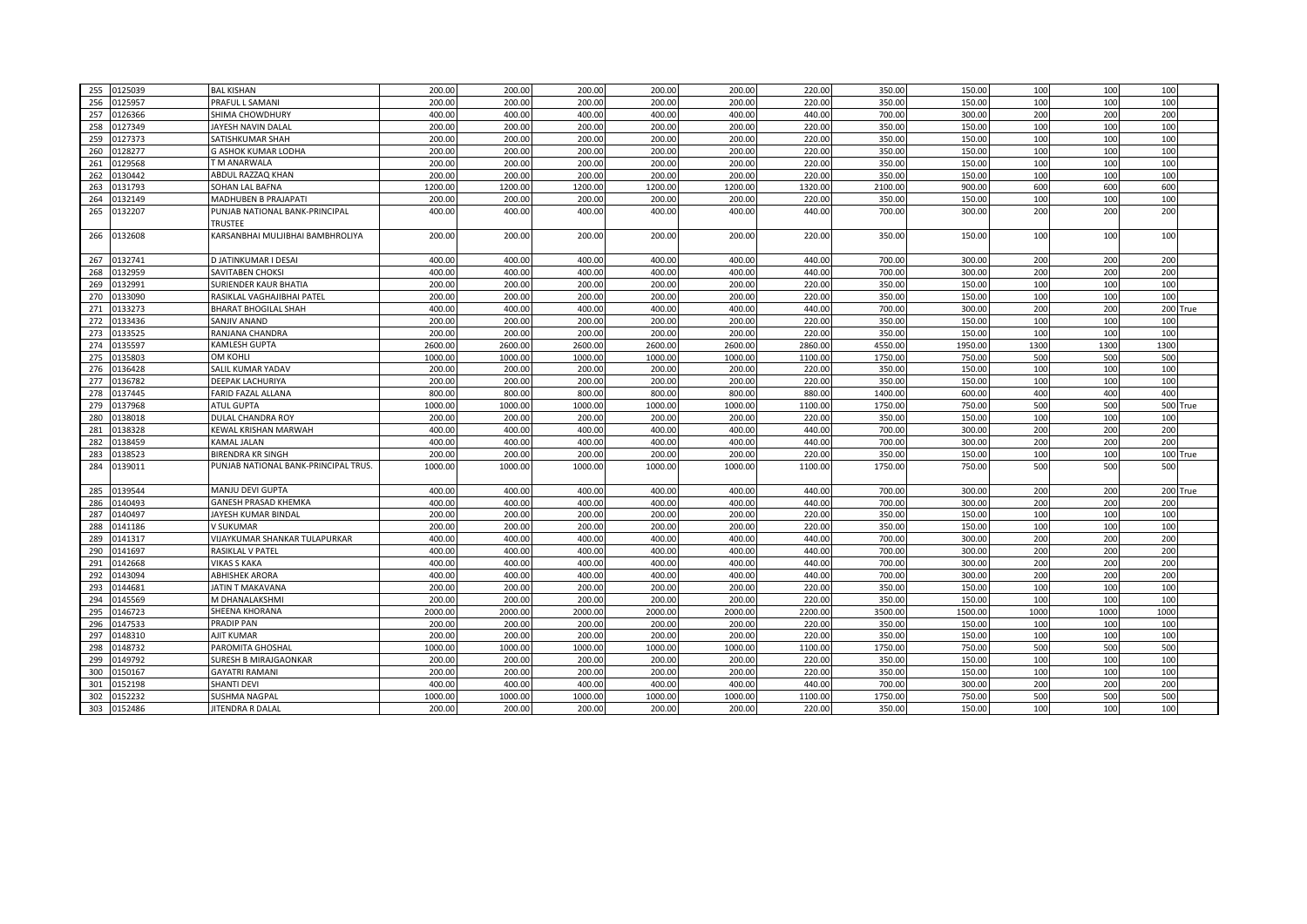| 304 | 0154113 | <b>SANJAY JAIN</b>             | 200.00  | 200.00  | 200.00  | 200.00  | 200.00  | 220.00  | 350.00  | 150.00  | 100  | 100             | 100  |          |
|-----|---------|--------------------------------|---------|---------|---------|---------|---------|---------|---------|---------|------|-----------------|------|----------|
| 305 | 154607  | PIYUSH CHANDULAL SHAH          | 200.00  | 200.00  | 200.00  | 200.00  | 200.00  | 220.00  | 350.00  | 150.00  | 100  | 100             | 100  |          |
| 306 | 0157659 | SUNIL KUMAR JAIN               | 200.00  | 200.00  | 200.00  | 200.00  | 200.00  | 220.00  | 350.00  | 150.00  | 100  | 100             |      | 100 True |
| 307 | 0157724 | HITESH CHANDRA GOEL            | 400.00  | 400.00  | 400.00  | 400.00  | 400.00  | 440.00  | 700.00  | 300.00  | 200  | 200             | 200  |          |
|     | 0157736 | PAWAN KUMAR BAGRI              | 400.00  | 400.00  | 400.00  | 400.00  | 400.00  | 440.00  | 700.00  | 300.00  | 200  | 200             | 200  |          |
| 308 | 0158178 |                                |         | 1000.00 | 1000.00 |         | 1000.00 | 1100.00 | 1750.00 | 750.00  | 500  |                 | 500  |          |
| 309 |         | PRADIP KUMAR DAS               | 1000.00 |         |         | 1000.00 |         |         |         |         |      | 500             |      |          |
| 310 | 159067  | MAHENDER PAL SAINI             | 200.00  | 200.00  | 200.00  | 200.00  | 200.00  | 220.00  | 350.00  | 150.00  | 100  | 100             |      | 100 True |
| 311 | 161607  | BRAMESH RAJPAL                 | 200.00  | 200.00  | 200.00  | 200.00  | 200.00  | 220.00  | 350.00  | 150.00  | 100  | 100             | 100  |          |
| 312 | 163796  | CHOCKALINGAM MS                | 182.00  | 182.00  | 182.00  | 182.00  | 182.00  | 200.20  | 318.50  | 136.50  | 91   | 91              | 91   |          |
| 313 | 0163797 | CHIDAMBARATHANDAVAN MDLR S.N.M | 40.00   | 40.00   | 40.00   | 40.00   | 40.00   | 44.00   | 70.00   | 30.00   | 20   | 2C              | 20   |          |
| 314 | 163977  | NATARAJAN S P                  | 38.00   | 38.00   | 38.00   | 38.00   | 38.00   | 41.80   | 66.50   | 28.50   | 19   | 19              | 19   |          |
| 315 | 0164086 | RAMASAMY KONAR V D             | 708.00  | 708.00  | 708.00  | 708.00  | 708.0   | 778.80  | 1239.00 | 531.00  | 354  | 354             | 354  |          |
| 316 | 164113  | RENGACHARY E.A.V               | 266.00  | 266.00  | 266.00  | 266.00  | 266.00  | 292.60  | 465.50  | 199.50  | 133  | 133             | 133  |          |
| 317 | 164383  | RAJASEKARAN S.R                | 18.00   | 18.00   | 18.00   | 18.00   | 18.00   | 19.80   | 31.50   | 13.50   |      |                 |      |          |
| 318 | 164422  | GOPAL A                        | 24.00   | 24.00   | 24.00   | 24.00   | 24.00   | 26.40   | 42.00   | 18.00   | 12   | 12              | 12   |          |
| 319 | 164472  | MURUGAN S                      | 38.00   | 38.00   | 38.00   | 38.00   | 38.00   | 41.80   | 66.50   | 28.50   | 19   | 19              | 19   |          |
| 320 | 0164511 | THULASIDAS L                   | 4.00    | 4.00    | 4.00    | 4.00    | 4.00    | 4.40    | 7.00    | 3.00    |      |                 |      |          |
| 321 | 0164541 | VEERAMANI R                    | 530.00  | 530.00  | 530.00  | 530.00  | 530.00  | 583.00  | 927.50  | 397.50  | 265  | 265             | 265  |          |
| 322 | 164558  | GOVINDAN A.R                   | 70.00   | 70.00   | 70.00   | 70.00   | 70.0    | 77.00   | 122.50  | 52.50   | 35   | 35              | 35   |          |
| 323 | 164593  | SURESH BABU K.R                | 36.00   | 36.00   | 36.00   | 36.00   | 36.00   | 39.60   | 63.00   | 27.00   | 18   | 18              | 18   |          |
| 324 | 164621  | RENGASWAMY R                   | 140.00  | 140.00  | 140.00  | 140.00  | 140.00  | 154.00  | 245.00  | 105.00  | 70   | 70              | 70   |          |
| 325 | 164641  | RAMASAMY V                     | 212.00  | 212.00  | 212.00  | 212.00  | 212.00  | 233.20  | 371.00  | 159.00  | 106  | 106             | 106  |          |
| 326 | 164895  | BALASUBRAMANIAN R              | 2.00    | 2.00    | 2.00    | 2.00    | 2.00    | 2.20    | 3.50    | 1.50    |      |                 |      |          |
| 327 | 0164985 | PALANIAPPAN S                  | 30.00   | 30.00   | 30.00   | 30.00   | 30.00   | 33.00   | 52.50   | 22.50   | 15   | 15              | 15   |          |
| 328 | 165016  | CHANDRASEKARAN N               | 46.00   | 46.00   | 46.00   | 46.00   | 46.00   | 50.60   | 80.50   | 34.50   | 23   | 23              | 23   |          |
| 329 | 165175  | NARAYANAN K                    | 8.00    | 8.00    | 8.00    | 8.00    | 8.00    | 8.80    | 14.00   | 6.00    |      |                 |      |          |
| 330 | 165279  | THAYUMANAVAN A.                | 30.00   | 30.00   | 30.00   | 30.00   | 30.00   | 33.00   | 52.50   | 22.50   | 15   | 15              | 15   |          |
| 331 | 0165300 | YALLAMANDA M                   | 120.00  | 120.00  | 120.00  | 120.00  | 120.00  | 132.00  | 210.00  | 90.00   | 60   | 60              | 60   |          |
| 332 | 0165314 | <b>LOGANATHAN S</b>            | 30.00   | 30.00   | 30.00   | 30.00   | 30.00   | 33.00   | 52.50   | 22.50   | 15   | 15              | 15   |          |
| 333 | 165324  | PANCHATCHARM R                 | 30.00   | 30.00   | 30.00   | 30.00   | 30.00   | 33.00   | 52.50   | 22.50   | 15   | 15              | 15   |          |
| 334 | 0165325 | PARTHASARATHY R                | 30.00   | 30.00   | 30.00   | 30.00   | 30.00   | 33.00   | 52.50   | 22.50   | 15   | 15              | 15   |          |
| 335 | 0165362 | <b>SUBRAMANIAN S</b>           | 176.00  | 176.00  | 176.00  | 176.00  | 176.00  | 193.60  | 308.00  | 132.00  | 88   | 88              | 88   |          |
| 336 | 165369  | SUBBA RAYALU K                 | 90.00   | 90.00   | 90.00   | 90.00   | 90.00   | 99.00   | 157.50  | 67.50   | 45   | 45              | 45   |          |
| 337 | 165641  | NARAYANAN KUTTI P.V            | 60.00   | 60.00   | 60.00   | 60.00   | 60.00   | 66.00   | 105.00  | 45.00   | 30   | 30              |      | 30 True  |
| 338 | 0165653 | SARASWATHI L                   | 60.00   | 60.00   | 60.00   | 60.00   | 60.00   | 66.00   | 105.00  | 45.00   | 30   | 30              | 30   |          |
| 339 | 165673  | ARREPU SAROJINI DEVI           | 60.00   | 60.00   | 60.00   | 60.00   | 60.00   | 66.00   | 105.00  | 45.00   | 30   | 30              | 30   |          |
| 340 | 165776  | VENKETA SUBRAMANIAN V          | 150.00  | 150.00  | 150.00  | 150.00  | 150.00  | 165.00  | 262.50  | 112.50  | 75   | 75              | 75   |          |
| 341 | 165881  | KOSSVAPPARAO                   | 60.00   | 60.00   | 60.00   | 60.00   | 60.00   | 66.00   | 105.00  | 45.00   | 30   | 3 <sup>c</sup>  | 30   |          |
| 342 | 0165967 | CHANDRAPRAKASH D               | 60.00   | 60.00   | 60.00   | 60.00   | 60.00   | 66.00   | 105.00  | 45.00   | 30   | 30              | 30   |          |
| 343 | 166078  | SUSHEELA<br>(1)                | 60.00   | 60.00   | 60.00   | 60.00   | 60.00   | 66.00   | 105.00  | 45.00   | 30   | 30              | 30   |          |
| 344 | 166124  | KANNIAH K                      | 90.00   | 90.00   | 90.00   | 90.00   | 90.00   | 99.00   | 157.50  | 67.50   | 45   | 45              | 45   |          |
| 345 | 0166171 | DEVIDAYALAN                    | 30.00   | 30.00   | 30.00   | 30.00   | 30.00   | 33.00   | 52.50   | 22.50   | 15   | 15              | 15   |          |
| 346 | 168666  | VIJYALAXMIBEN VITHALDAS GAJJAR | 200.00  | 200.00  | 200.00  | 200.00  | 200.00  | 220.00  | 350.00  | 150.00  | 100  | 100             | 100  |          |
| 347 | 0171260 | P S DAYAL PRASAD               | 2000.00 | 2000.00 | 2000.00 | 2000.00 | 2000.00 | 2200.00 | 3500.00 | 1500.00 | 1000 | 1000            | 1000 |          |
| 348 | 171563  | KAVITA JETHWANI                | 200.00  | 200.00  | 200.00  | 200.00  | 200.00  | 220.00  | 350.00  | 150.00  | 100  | 10 <sub>C</sub> | 100  |          |
| 349 | 172725  | SHANKAR LAL GOYAL              | 200.00  | 200.00  | 200.00  | 200.00  | 200.00  | 220.00  | 350.00  | 150.00  | 100  | 100             | 100  |          |
| 350 | 0900020 | <b>G K JOSEPH</b>              | 200.00  | 200.00  | 200.00  | 200.00  | 200.00  | 220.00  | 350.00  | 150.00  | 100  | 10 <sup>c</sup> | 100  |          |
| 351 | )900900 | KESHAVJI LALJI SHAH            | 1000.00 | 1000.00 | 1000.00 | 1000.00 | 1000.00 | 1100.00 | 1750.00 | 750.00  | 500  | 500             | 500  |          |
| 352 | 0902340 | VIJAY DINANAT SETHI            | 400.00  | 400.00  | 400.00  | 400.00  | 400.00  | 440.00  | 700.00  | 300.00  | 200  | 200             | 200  |          |
| 353 | 0902951 | SURENDER MOHAN GUPTA           | 600.00  | 600.00  | 600.00  | 600.00  | 600.00  | 660.00  | 1050.00 | 450.00  | 300  | 30C             | 300  |          |
| 354 | 0904005 | YOUSUFALI NITHAUWAWALA         | 400.00  | 400.00  | 400.00  | 400.00  | 400.00  | 440.00  | 700.00  | 300.00  | 200  | 200             | 200  |          |